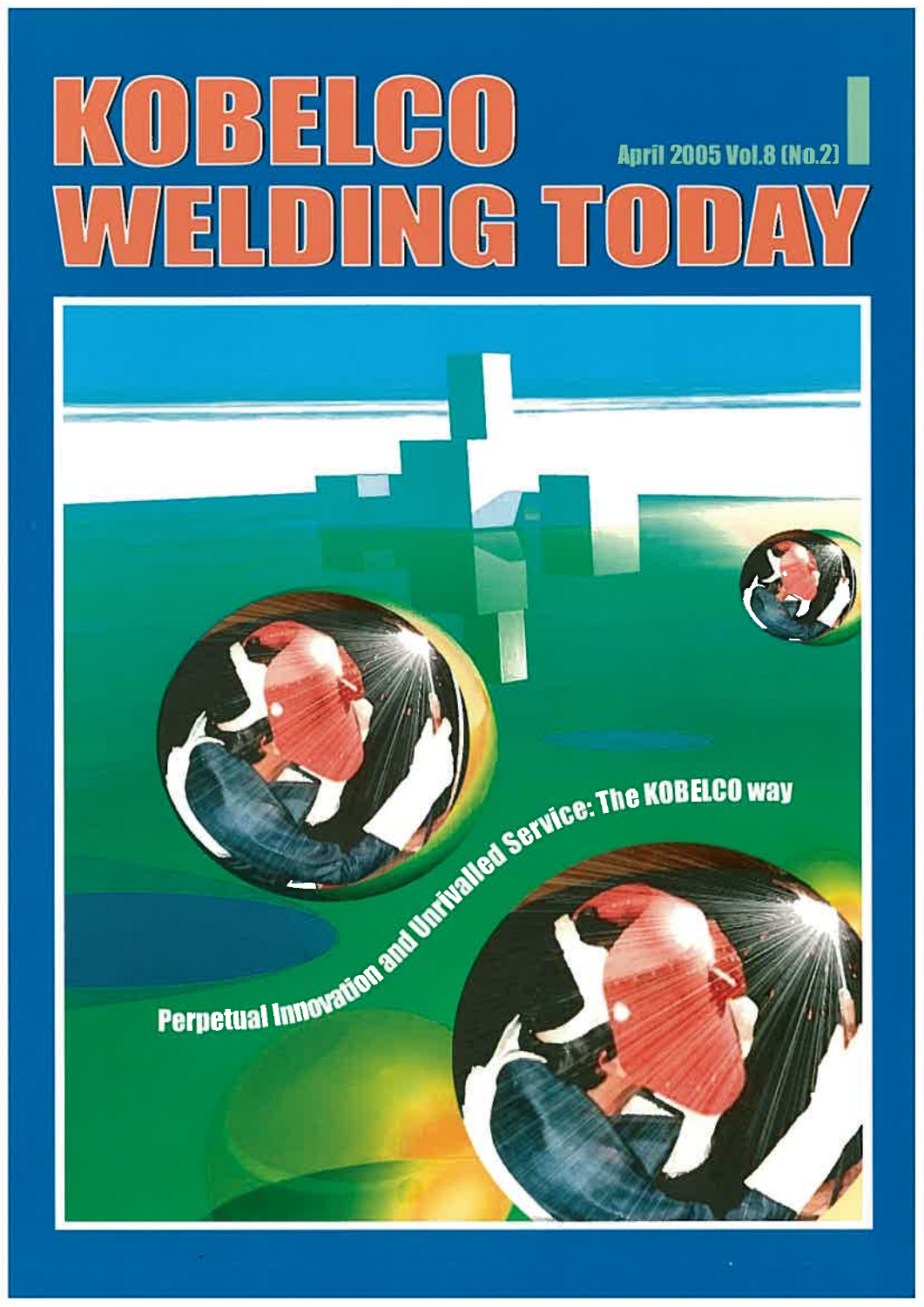Doosan Mecatec: The globally recognized diversified machinery manufacturer born of century-old roots

The merger of Doosan Machinery B. G. and Hanjung DCM Co., Ltd. established Doosan Mecatec, Co., Ltd. as one of the affiliates of the Doosan Group, and the new organization set sail January 1, 2002. This strategic integration between leading manufacturers in the fields of chemical and petrochemical process equipment and industrial plants as well as power plant equipment enables Doosan Mecatec to enhance productivity and project management capacity by utilizing accumulated expertise in engineering technology, advanced manufacturing and quality assurance.

Their business spans across many fields. One area of business consists of chemical process equipment such as pressure vessels, columns, heat exchangers, and reactors. Another includes machine tools such as CNC lathes, milling machines, machining centers, and industrial robotics. A third line includes plants for such industries as fine/bio chemicals, industrial raw material processes, and environmental businesses. Doosan Mecatec is even in the construction of steel bridges.

The company's main manufacturing bases are Changwon Plant I (Shinchon Plant) and Changwon Plant II (Daewon Plant), which were established in 1964. They comprise areas of 198,000 m2 and 205,204 m2 respectively in Changwon City, and they employ a total of approximately 600 workers. Both plants acquired the ISO 9001 Quality Assurance System Certificate in 1998 and ASME Stamps (S, H, U, U2) in 1991.



Changwon Plant I (Shinchon Plant) with integrated facilities is located at an ideal place for fabricating huge equipment in Changwon City



Chemical process equipment (CPE) is Doosan Mecatec's main business, comprising approximately 40 to 45% of the firm's total sales for the last four years. Furthermore, 80 to 90% of CPE sales are made up of exports.



A CPE module for the BP Alaska LTS-3 gas project, delivered to the client in June 2003

We strive to provide reliable service with KOBELCO's high quality welding consumables in order to meet Doosan Mecatec's stringent requirements for individual projects. For instance, we have supplied several top quality welding consumables for the BP Alaska LTS-3 gas project: US-521S / PF-200 for SAW, CMA-106N for SMAW, TGS-2CM for GTAW. These welding consumables have shown far better weldability and unsurpassed welds as compared with other suppliers' products, thereby satisfying the client's strict specifications.

This project has been one of the greatest successes in our long lasting customer relationships. We will endeavor to add value and be a leading supplier to Doosan Mecatec by providing quality products with outstanding technical support and quick delivery in cooperation with Kobe Welding of Korea and Kobe Steel, Japan.

> Reported by I. S. Choi, OK Trading Arranged by D. S. Kim, KOSARC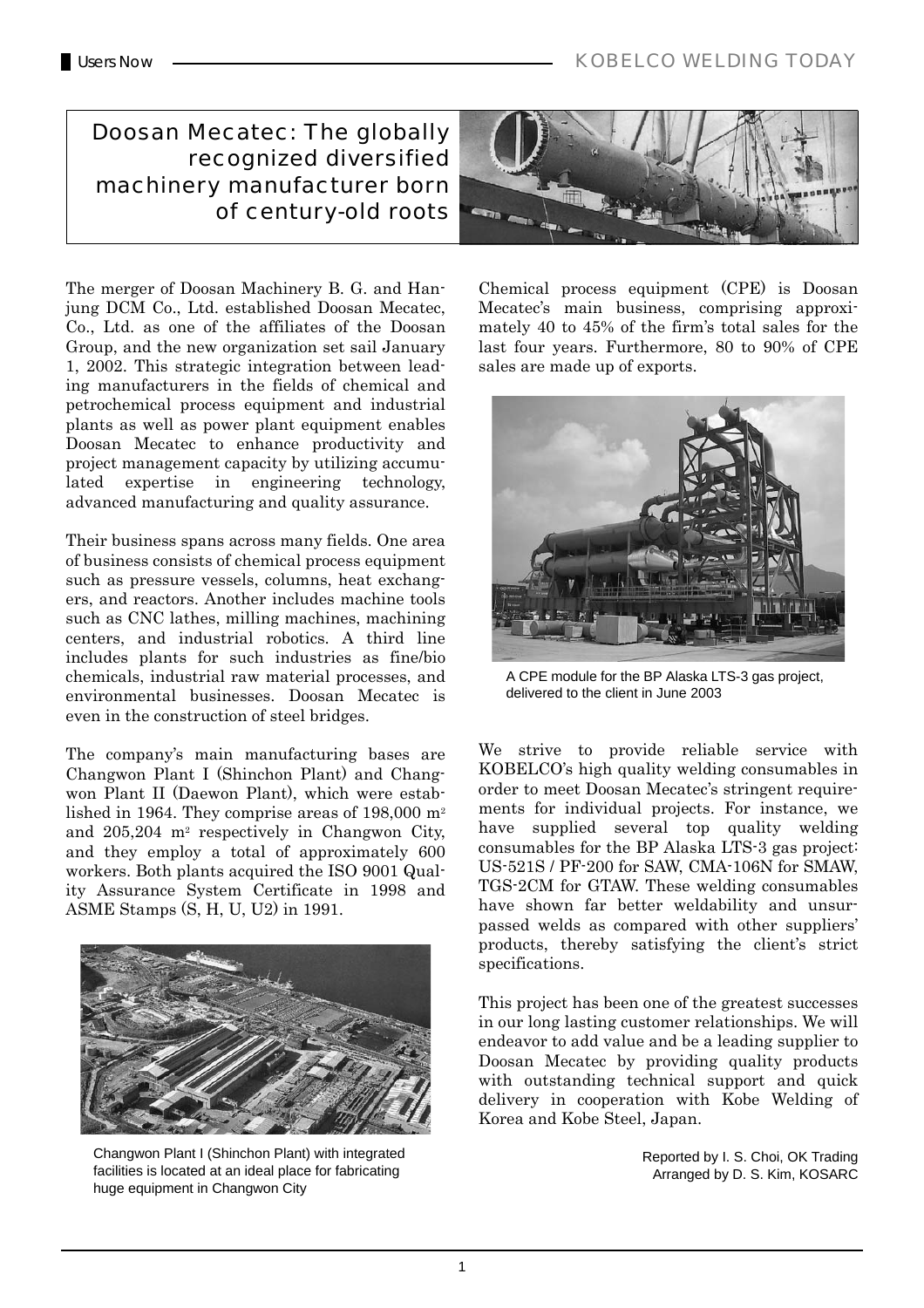# Fruitful Spring after Harsh Winter

Spring has come. In Japan we can enjoy cherry blossoms in April but just for about two weeks or so because cherry blossoms are so short-lived. Japanese cherry trees bloom quickly around early April and are likely to fall fluttering in the strong spring wind. It is not the national flower, but in early spring, ordinary Japanese people seem to act as if it were. During the brief flowering period, crowds of people enjoy blossom viewing outings or picnics under the cherry trees after work, where they may enjoy the beauty of cherry blossoms, while chatting and singing songs over a cup of Japanese rice wine, called "SAKE" (pronounced: Sah-Kae). For me the spring here in Japan with cherry blossoms and fresh leaves is the most attractive season of the year.

In contrast to nature's hopeful season, I regret that my message must again focus on the hopeless forecast of tight deliveries of materials. Like you, I fervently look forward to better deliveries of raw materials as well as relief from the stresses of struggling to assure enough raw materials at reasonable prices. However, it seems that it will take a long time for all industries to be relieved from this problem. As you may know, the problems are mainly due to the rapid growth of the Chinese economy. China's economy continues to grow at a brisk pace. Nobody knows how long the rapid economic expansion will continue, and how big the bad as well as the good effects will be on industries worldwide. In the short-term, it seems many industries have suffered, but I hope China's growth will also provide the global economy with fruitful effects in the longterm. I will do my best to overcome the hard economic winter, looking forward to beneficial economic spring.

Masakazu Tojo General Manager International Operations Dept. Welding Company Kobe Steel, Ltd.





An extensive menu: Everything looks delicious.



The most favored Seafood and Kernel Lunch

# **Canteen in KWT**

Kobe Welding of Tangshan is in Tangshan City, 200 km northeast of Beijing, in Hebei Province which faces the Bay of Bo Hai. Although Tangshan City is a provincial city with a population of "only" seven million, there are a lot of restaurants that serve the local specialties from many of the various districts of China. At KWT's canteen, too, the dishes that are offered vary daily from Monday to Friday to stimulate the appetites of the employees. At lunch time, when you see young people standing in a long queue, craning their necks for a better look while waiting for their turn to pick up their favorite dishes, you cannot but imagine how delicious they will be. The most popular is "Seafood and Kernel Lunch" shown in the photo. It is mixture of fried shrimp, cashew nuts and cucumbers with comparatively light seasoning. I, too, like it very much.

Reported by Daisuke Hino, KWT





P1 Doosan Mecatec: the globally recognized diversified machinery manufacturer



P3-6 How electric polarity affects weld quality in arc welding



P7 Band-overlaying: What overlaying with strip electrode offers



P8-9 Duplex stainless steel flux-cored wires spotlighted



**P10** How are you! From IOD, KSL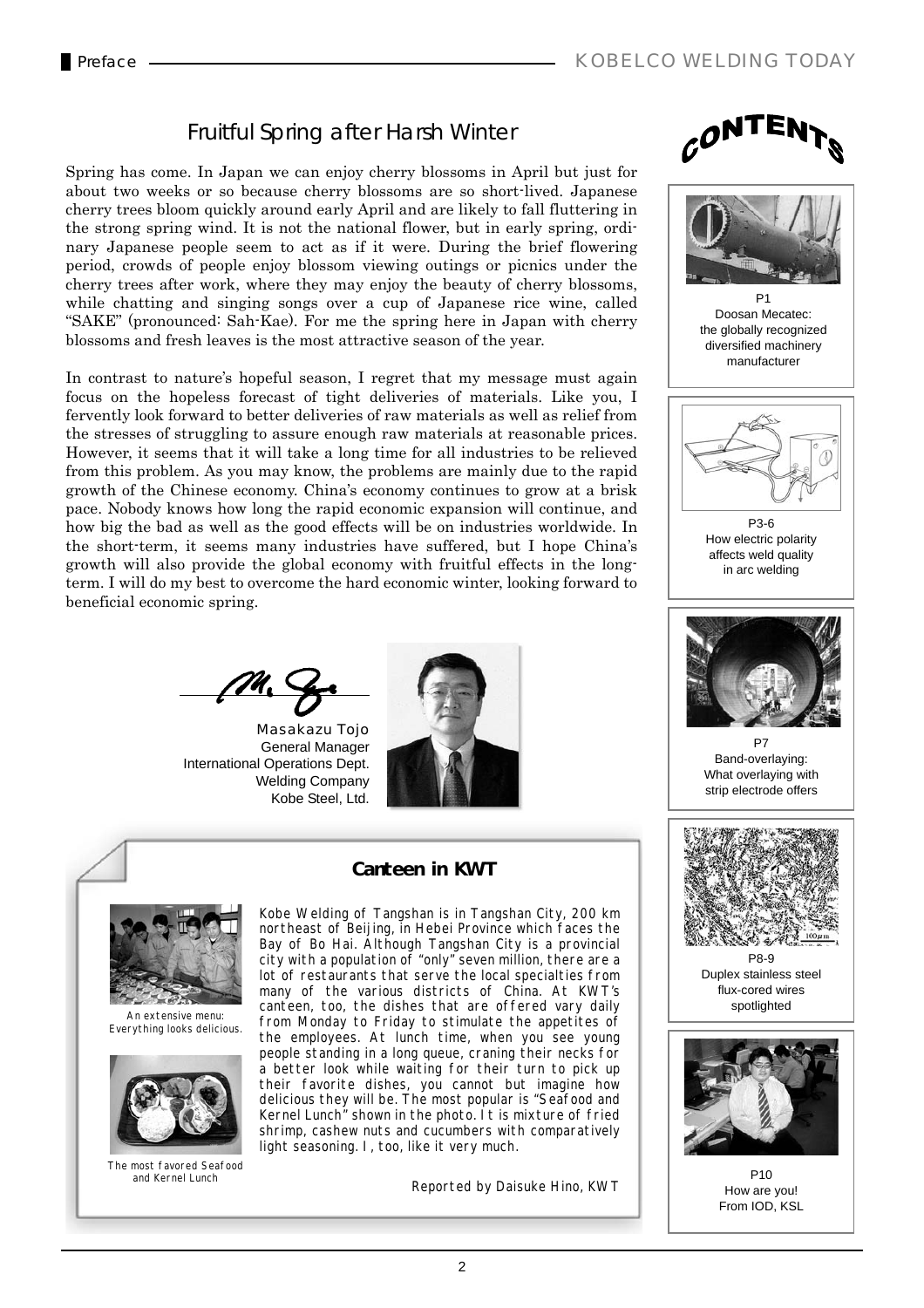# How Electric Polarity Affects Weld Quality in Arc Welding

DCEP AC DCEN AC DCEP AC DCEN AC DCEP



The term "polarity" is used to describe the electrical connection of the electrode in relation to the terminal of a power source. With direct current (DC), when the electrode is connected to the positive terminal, the polarity is designated as direct current electrode positive (DCEP). When the electrode is connected to the negative terminal, the polarity is designated as direct current electrode negative (DCEN). When alternating current (AC) is used, the polarity changes every half cycle of 50 or 60 Hz.

In lieu of DCEP and DCEN, electrode polarity can also be termed as DC+ and DC- respectively. You may also be familiar with "reverse polarity" and "straight polarity," but these are considered nonstandard terms today as per the AWS and BS standard. "Electrode positive has sometimes been known in British practice as straight polarity and in American practice as reverse polarity. For this reason both these terms are deprecated," notes the British Standard BS 499 (Welding Terms and Symbols).

### SMAW electrode coverings and applications choose polarity

A large variety of covering fluxes for covered electrodes enable the SMAW process to be the most versatile in choice of polarity. As specified in AWS A5.1 for carbon steel electrodes (Table 1), the type of covering determines the proper type of current or polarity. High cellulose type electrodes such as E6010 (KOBE-6010), E7010-P1 (KOBE-7010S), and E8010-P1 (KOBE-8010S) for pipe welding are designed for use with DCEP in order to allow smoother droplet transfer. Titania type electrodes

such as E6013 (RB-26), E6019 (B-17) and E7024 (ZERODE-43F) for general applications offer good performance with AC, DCEP or DCEN. Low hydrogen covered electrodes such as E7016 (LB-52) for general applications use either AC or DCEP.

| <b>AWS</b><br>class. | Type of covering                    | Type of current                                                         |
|----------------------|-------------------------------------|-------------------------------------------------------------------------|
| E6010                | High cellulose sodium               | $DC+$                                                                   |
| E6013                | High titania potassium              | AC or $DC_{\pm}$                                                        |
| E6019                | Iron oxide titania potassium        | AC or $DC +$                                                            |
| E6027                | High iron oxide, iron powder        | AC or DC-for<br>h-fillet position<br>$AC$ or $DC+$ for<br>flat position |
| E7016                | Low hydrogen potassium              | AC or DC+                                                               |
| E7018                | Low hydrogen potassium, iron powder | AC or DC+                                                               |
| E7024                | Iron powder, titania                | AC or $DC_{\pm}$                                                        |
| E7028                | Low hydrogen potassium, iron powder | $AC$ or $DC+$                                                           |

E7048  $\vert$  Low hydrogen potassium, iron powder  $\vert$  AC or DC+

Table 1: Electrode coverings and proper type of current (extracted from AWS A5.1-2004)

As specified in AWS A5.5, low carbon type Cr-Mo electrodes with low hydrogen coverings such as E7015-B2L (CMB-95), and E8015-B3L (CMB-105) are designed for use with DCEP for better performance. Some specific low hydrogen electrodes such as LB-80UL (E11016-G) for high strength steels and LB-88LT (E11016-G) for low temperature steels are recommended to use AC in order to guarantee strict requirements for strength and impact toughness of weld metal.

Polarity affects the usability, chemistry and mechanical properties of covered electrodes. The effect of polarity varies depending on the type of covering as shown in Table 2. With E6019 electrode, there is almost no change in chemical and mechanical properties of the weld metal. With the E7016 electrode, by contrast, the effect of polarity is significant. That is, the use of DCEP decreases the C and Si content and consequently the tensile strength and 0.2% proof strength of the weld metal as compared to AC. With DCEN, the N content of the weld metal increases markedly when compared with the other polarities. The increase in N content causes a significant decrease in impact toughness and, though not shown in the table, it can degrade the X-ray soundness of the weld metal due to increased amounts of blowhole. In addition, the use of DCEN decreases Si and Mn in the weld metal but increases the tensile strength due to the increase in N. This is why E7016 electrodes are recommended to use with either AC or DCEP but not with DCEN as specified in the AWS standard.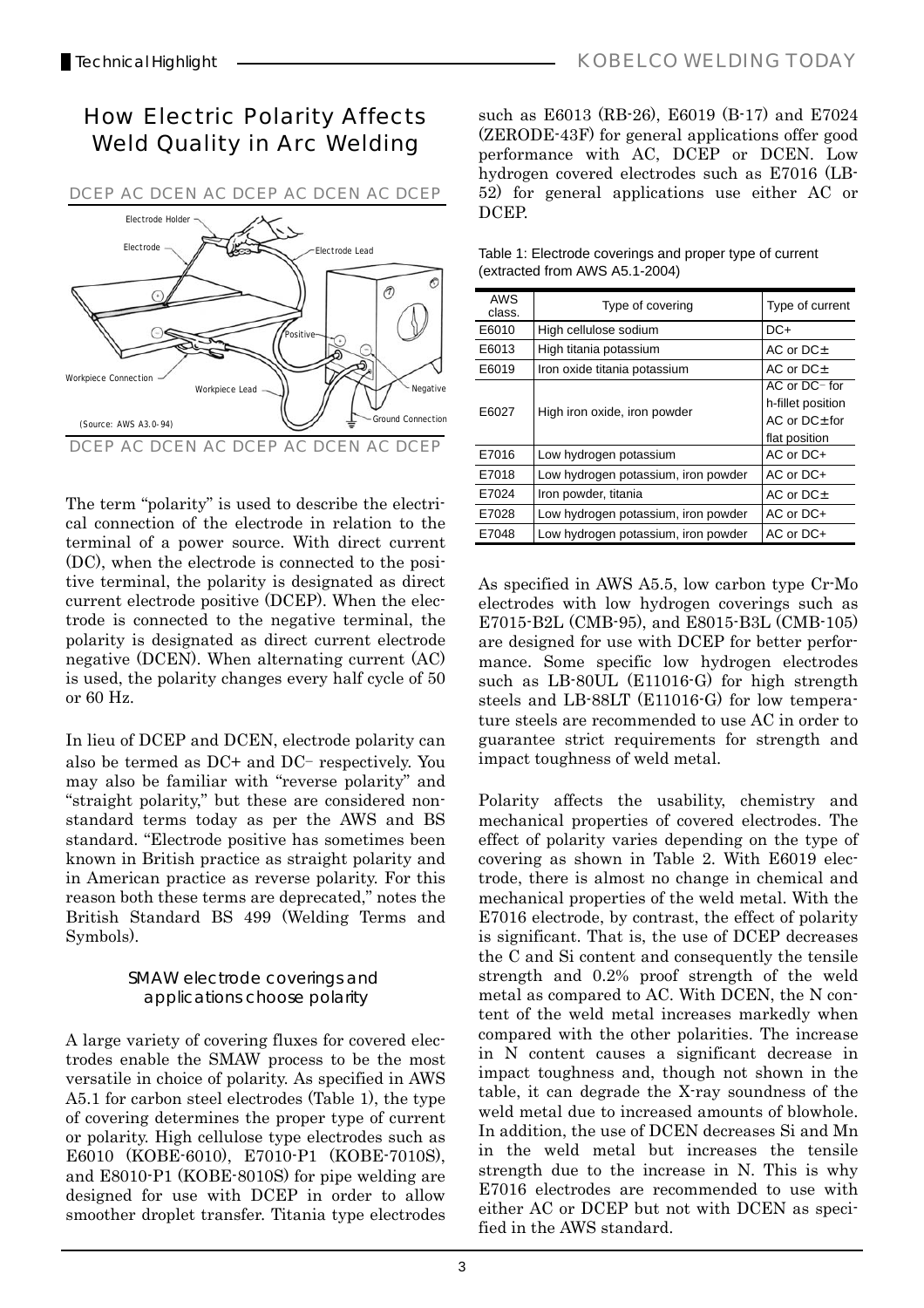| Electrode                 | B-17 (E6019) |             |             |       | LB-52 (E7016) |             |
|---------------------------|--------------|-------------|-------------|-------|---------------|-------------|
| Polarity                  | АC           | <b>DCEP</b> | <b>DCEN</b> | АC    | <b>DCEP</b>   | <b>DCEN</b> |
| C(%)                      | 0.08         | 0.08        | 0.08        | 0.08  | 0.07          | 0.08        |
| Si                        | 0.09         | 0.10        | 0.10        | 0.66  | 0.61          | 0.52        |
| Mn                        | 0.59         | 0.62        | 0.58        | 0.94  | 0.95          | 0.83        |
| N                         | 0.007        | 0.008       | 0.008       | 0.011 | 0.010         | 0.039       |
| 0.2%PS (MPa)              | 392          | 389         | 394         | 480   | 466           | 481         |
| TS (MPa)                  | 458          | 461         | 466         | 572   | 551           | 589         |
| EI(%)                     | 31           | 29          | 30          | 32    | 33            | 29          |
| IV at $0^{\circ}$ C (J)   | 117          | 106         | 112         | 215   | 226           | 151         |
| IV at $-20^{\circ}$ C (J) | 103          | 99          | 105         | 162   | 183           | 85          |
| IV at $-40^{\circ}$ C (J) |              |             |             | 90    | 116           | 39          |

Table 2: Effects of polarity on weld metal chemistry and mechanical properties (1)

Note (1) Testing methods are per JIS Z 3211 and Z 3212.

Electric polarity also affects the hydrogen content of the weld metal. As shown in Figure 1, the use of DCEP with a low hydrogen electrode, such as LB-62 (E9016-G), results in higher amounts of hydrogen than in using AC over the current range tested.



Figure 1: Effect of polarity on diffusible hydrogen in weld metal as a function of welding current

#### SAW can use AC, DCEP or DCEN but the performance changes

Particular combinations of SAW wire and flux may be used with AC, DCEP or DCEN. The performance, however, varies between polarities. As shown in Figure 2, the deposition rate is highest with DCEN, lowest with DCEP and in the middle with AC for fluxes tested. Figure 3 shows that the amount of slag generated during welding is highest with DCEN, lowest with AC and in the middle with DCEP for every flux. Figure 4 shows the flux consumption ratio (the ratio of the amount of slag obtained in Figure 3 to the amount of deposition rate obtained in Figure 2). With DCEP, it is higher than with AC by roughly 10-30% depending on the type of flux. That is, the mass of flux compositions (e.g.  $SiO<sub>2</sub>$  and MnO) that react with the molten metal becomes larger, thereby decreasing C, and increasing Si, Mn and O in the weld metal. As

shown in Table 3, marked differences can be recognized between DCEP and AC as to C, Si, Mn, O, and consequently 0.2%PS, TS and IV. This is why careful choice of wire and flux combination is significant taking into account the polarity of the power source to be used when the quality requirement for the weld metal is strict.



Figure 2: Effect of polarity on deposition rate with fused and bonded fluxes



Figure 3: Effect of polarity on amount of slag with fused and bonded fluxes



Figure 4: Effect of polarity on flux consumption ratio with fused and bonded fluxes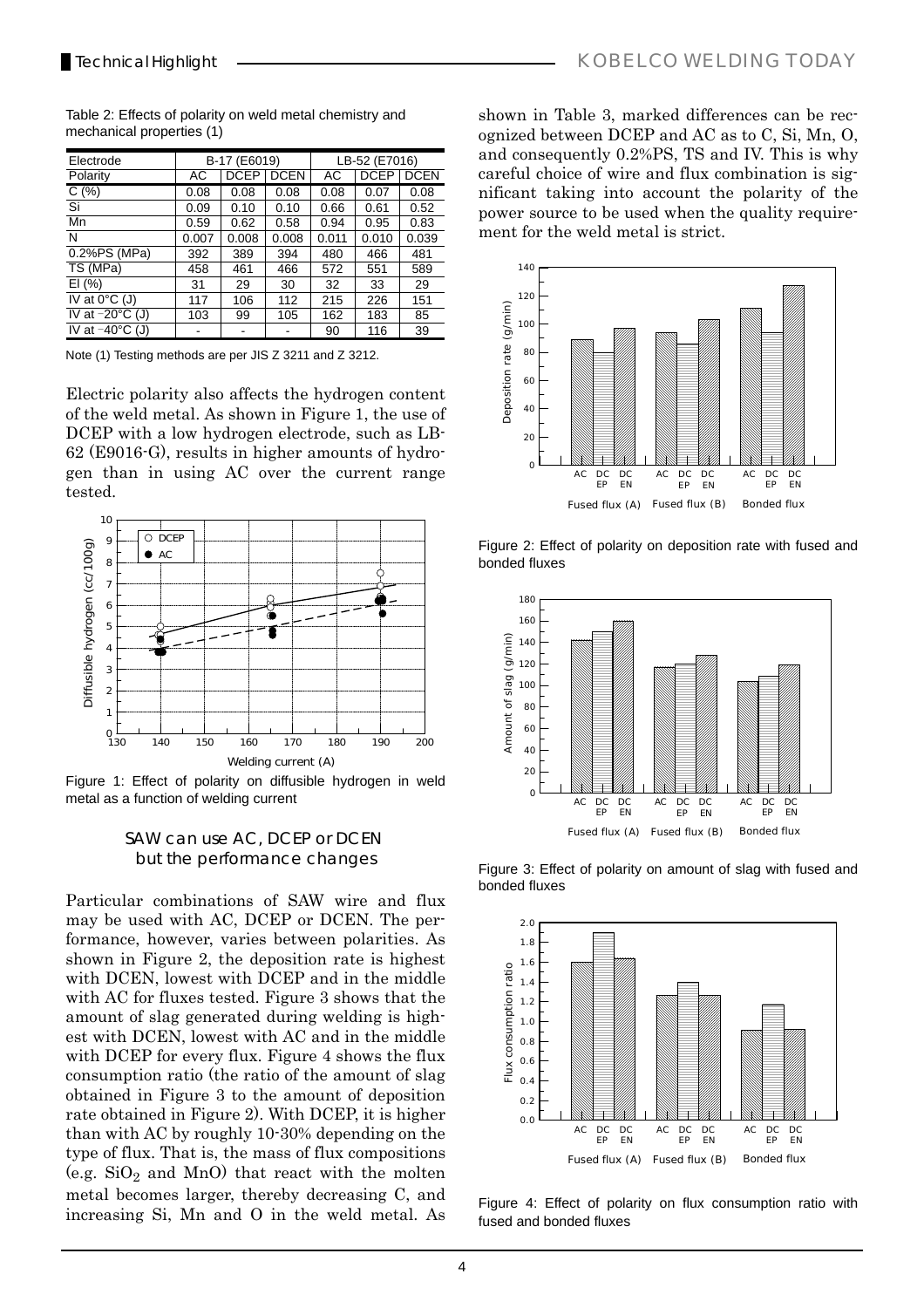Table 3: Effect of polarity on chemical and mechanical properties of SAW weld metal with fused flux (MF-38) and solid wire (US-36) for mild steel and 490MPa high strength steel (as-welded condition)

| Polarity                  | AC              | <b>DCEP</b>     |
|---------------------------|-----------------|-----------------|
| C(%)                      | 0.07            | 0.05            |
| - Si                      | 0.30            | 0.35            |
| Mn                        | 1.61            | 1.67            |
| $\mathsf{P}$              | 0.017           | 0.018           |
| ్వ                        | 0.005           | 0.006           |
| റ                         | 0.067           | 0.098           |
| 0.2%PS (MPa)              | 462             | 411             |
| TS (MPa)                  | 565             | 512             |
| EI (%)                    | 30              | 33              |
| RA (%)                    | $\overline{70}$ | 69              |
| IV at $-40^{\circ}$ C (J) | 93              | $\overline{74}$ |

#### How to select AC- or DC-spec. SMAW and SAW filler metals

Most filler metals suitable for AC may be used with DC, unless the quality requirement is strict. When requirements are strict, the matter is treated seriously, even when a particular filler metal is classified per the AWS standard as an AC-or-DCEP type. This is because, as discussed above, the polarity of welding current affects the chemical composition (C, Si, Mn, and O in particular), and thus the mechanical properties, of the weld metal.

Kobe Steel has long been producing a wide range of filler metals for various applications. Among them are specific filler metals such as those for high strength steel, low temperature steel and Cr-Mo steel filler metals, which sometimes become critical in terms of meeting quality guarantees due to stringent customer requirements for specific applications. These applications include offshore structures and oil refinery equipment. To satisfy the strict quality requirements, AC- or DCspec. filler metals should be selected as per Tables 4 and 5 for high strength steel and low temperature steel and Table 6 for heat-resistant low-alloy steel.

The DC-spec. filler metals have been developed particularly for overseas markets where, unlike in the domestic market, DC power sources are often used. These filler metals have a high reputation for excellent performance comparable to the ACspec. filler metals.

#### GMAW and FCAW wires use mostly DCEP

The vast majority of gas metal arc welding (GMAW) and flux cored arc welding (FCAW) applications use DCEP. This condition yields a stable arc, smooth metal transfer, relatively low spatter, good weld bead appearance and deep penetration for a wide range of welding currents. In contrast, with DCEN, the molten droplet size tends to increase and the droplet transfer becomes irregular, thereby increasing large grain spatter. However, some specific flux-cored wires, e.g. DWA-51B (AWS A5.20 E71T-5MJ), with basic type cored flux are available specifically for DCEN, which offers better impact toughness and crack resistibility in all position welding. Selfshielding flux-cored wires use DCEN, DCEP or AC according to the manufacturer's specification for individual brands.

| Table 4: Quick guidance to proper SMAW filler metals for high strength and low temperature steel (1) |  |  |  |
|------------------------------------------------------------------------------------------------------|--|--|--|
|------------------------------------------------------------------------------------------------------|--|--|--|

| TS (MPa)            |       | 490 min                                                                 | 520 min                           | 550 min                                                                | 610 min                                                                | 670 min                 | 770 min                    |
|---------------------|-------|-------------------------------------------------------------------------|-----------------------------------|------------------------------------------------------------------------|------------------------------------------------------------------------|-------------------------|----------------------------|
| YS (MPa)            |       | 350 min                                                                 | 400 min                           | 420 min                                                                | 500 min                                                                | 550 min                 | 690 min                    |
| $IV$ (J)            |       | 35 min                                                                  | 40 min                            | 42 min                                                                 | 50 min                                                                 | 55 min                  | 69 min                     |
| $\widetilde{C}$     | $-20$ | <b>LB-52</b><br>(AC/DCEP, AW/SR)<br><b>LB-52A</b><br>(AC/DCEP, AW/SR)   | <b>LB-57</b><br>(AC/DCEP, AW/SR)  | <b>LB-62UL</b><br>(AC/DCEP, AW/SR)<br><b>LB-62</b><br>(AC/DCEP, AW/SR) | <b>LB-62UL</b><br>(AC/DCEP, AW/SR)<br><b>LB-62</b><br>(AC/DCEP, AW/SR) | LB-106<br>(AC/DCEP, AW) | <b>LB-80UL</b><br>(AC, AW) |
| Service temperature | $-40$ | LB-7018-1<br>(DCEP, AW)<br>LB-52LT-18<br>(DCEP, AW/SR)                  | <b>NB-1SJ</b><br>(AC/DCEP, AW/SR) | <b>NB-1SJ</b><br>(AC, AW/SR)                                           | <b>LB-65L</b><br>(DCEP, AW/SR)                                         | <b>LBY-75</b>           | <b>LB-88LT</b>             |
|                     | $-60$ | <b>NB-1SJ</b><br>(AC/DCEP, AW/SR)<br><b>LB-52NS</b><br>(AC/DCEP, AW/SR) | <b>LB-52NS</b><br>(AC, AW)        | <b>LB-62L</b><br>(AC/DCEP, AW/SR)                                      | <b>LB-62L</b><br>(AC, AW/SR)                                           | (AC, AW)                | (AC, AW)                   |

Note (1) SR stands for stress relieved. AW stands for as-welded.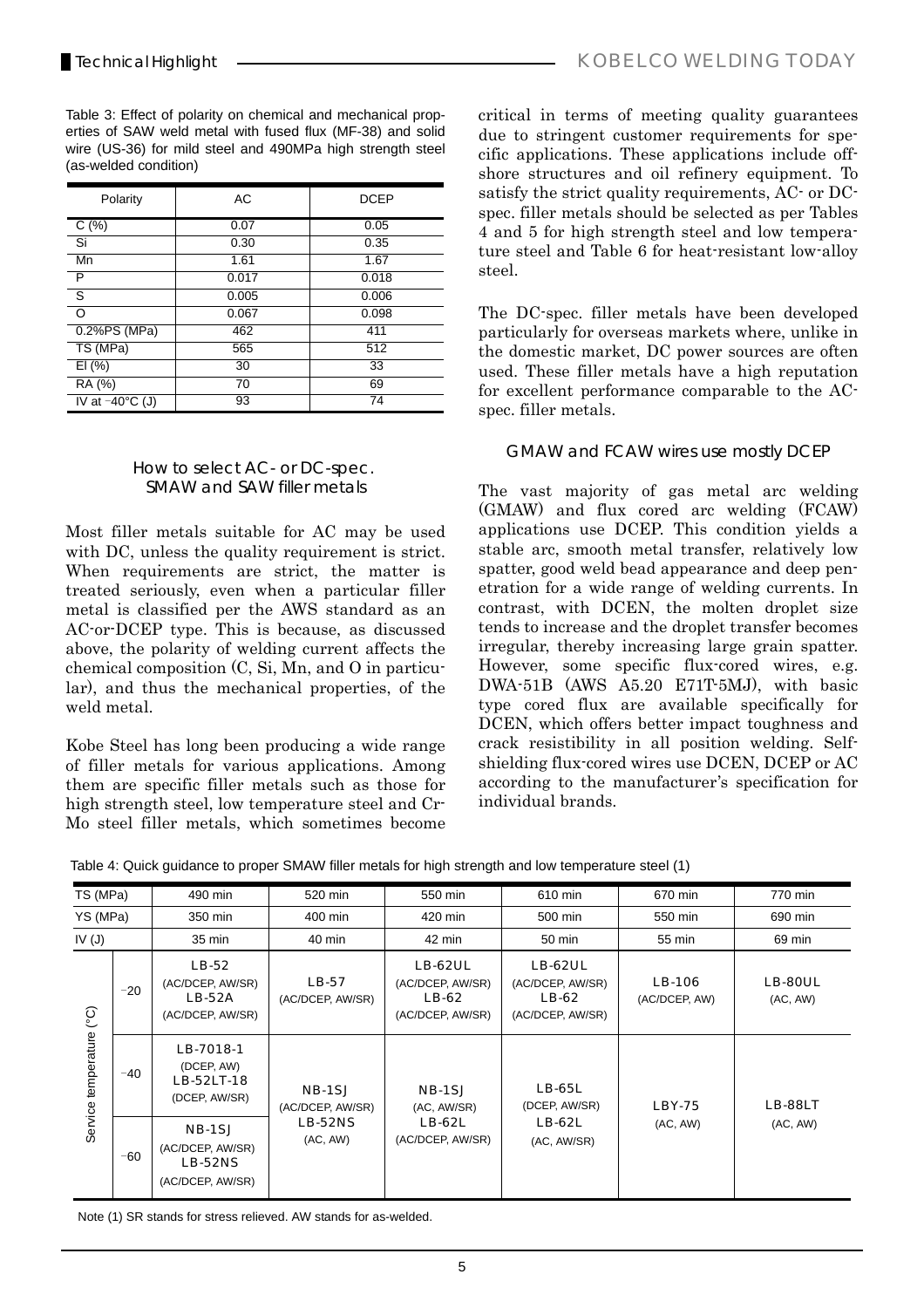| TS (MPa)                 |       | 490 min                                                                           | 520 min                                                                                                                                             | 550 min                                                                                             | 610 min                                                                                            | 670 min                            | 770 min                                          |
|--------------------------|-------|-----------------------------------------------------------------------------------|-----------------------------------------------------------------------------------------------------------------------------------------------------|-----------------------------------------------------------------------------------------------------|----------------------------------------------------------------------------------------------------|------------------------------------|--------------------------------------------------|
| YS (MPa)                 |       | 350 min                                                                           | 400 min                                                                                                                                             | 420 min                                                                                             | 500 min                                                                                            | 550 min                            | 690 min                                          |
| $IV$ (J)                 |       | 35 min                                                                            | 40 min                                                                                                                                              | 42 min                                                                                              | 50 min                                                                                             | 55 min                             | 69 min                                           |
|                          | $-20$ | MF-300/<br><b>US-36</b><br>(AC, AW/SR)                                            | MF-300/<br><b>US-49A</b>                                                                                                                            | (AC, AW/SR)                                                                                         | MF-300 /<br><b>US-40</b><br>(AC, AW)                                                               |                                    |                                                  |
|                          | $-40$ | <b>PFH-55AS/</b>                                                                  | <b>PFH-55S/</b><br><b>US-49A</b><br>(AC, AW/SR)                                                                                                     | <b>PFH-55S/</b><br><b>US-49A</b><br>(AC, AW/SR)<br><b>PFH-80AK /</b><br><b>US-56B</b><br>(DCEP, AW) | <b>PFH-55S/</b><br><b>US-40</b><br>(AC, AW)<br><b>PFH-80AK /</b><br><b>US-56B</b><br>(AC/DCEP, AW) | <b>PFH-80AK /</b><br><b>US-255</b> | <b>PFH-80AS/</b><br><b>US-80LT</b><br>(DCEP, AW) |
| Service temperature (°C) | -60   | <b>US-36J</b><br>(DCEP, AW/SR)<br><b>PFH-55LT/</b><br><b>US-36</b><br>(AC, AW/SR) | <b>PFH-55AS/</b><br><b>US-36J</b><br>(DCEP, AW)<br><b>PFH-55LT/</b><br><b>US-36</b><br>(AC, AW)<br><b>PFH-55LT/</b><br><b>US-36J</b><br>(AC, AW/SR) | <b>PFH-55LT/</b><br><b>US-36J</b><br>(AC, AW)                                                       | <b>PFH-80AK/</b><br><b>US-56B</b><br>(AC, AW)<br><b>PFH-55S/</b><br><b>US-2N</b><br>(AC, AW/SR)    | (AC, AW)                           | <b>PFH-80AK/</b><br><b>US-80LT</b><br>(AC, AW)   |

Table 5: Quick guidance to proper SAW filler metals for high strength and low temperature steel

Table 6: Quick guidance to proper SMAW and SAW filler metals for heat-resistant low-alloy steel

| Steel type                | ASTM ASME steel grade                |                                | <b>SMAW</b>                                                                               |                                                         | SAW                                                                 |                                       |
|---------------------------|--------------------------------------|--------------------------------|-------------------------------------------------------------------------------------------|---------------------------------------------------------|---------------------------------------------------------------------|---------------------------------------|
|                           | Plate                                | Pipe Tube                      |                                                                                           |                                                         |                                                                     |                                       |
| Mn-Mo<br>Mn-Mo-Ni         | A302Gr.B.C.D<br>A533Type A,B,C,D     |                                | <b>BL-96</b><br><b>BL-106</b>                                                             | AC/DCEP<br>AC/DCEP                                      | <b>MF-27/US-56B</b><br><b>PF-200/US-56B</b><br><b>PF-200/US-63S</b> | <b>AC</b><br><b>AC</b><br>AC          |
| 0.5M <sub>O</sub>         | A204Gr.A,B,C                         | A209Gr.T1<br>A335Gr.P1         | <b>CMA-76</b>                                                                             | AC/DCEP                                                 | MF-38 / US-40<br>MF-38 / US-49<br><b>MF-38 / US-A4</b>              | <b>AC</b><br><b>AC</b><br>AC          |
| 1Cr-0.5Mo<br>1.25Cr-0.5Mo | A387Gr.12 Cl.1,2<br>A387Gr.11 Cl.1.2 | A213Gr.T11,12<br>A335Gr.P11,12 | <b>CMA-96</b><br>CMA-96MB<br>CMA-96MBD<br><b>CMB-95</b><br><b>CMB-98</b>                  | AC/DCEP<br>AC.<br><b>DCEP</b><br><b>DCEP</b><br>AC/DCEP | MF-29A / US-511<br>PF-200 / US-511N<br><b>PF-200D / US-511ND</b>    | <b>AC</b><br><b>AC</b><br><b>DCEP</b> |
| 2.25Cr-1Mo                | A387Gr.22 Cl.1.2                     | A213Gr.T22<br>A335Gr.P22       | <b>CMA-106</b><br><b>CMA-106N</b><br><b>CMA-106ND</b><br><b>CMB-105</b><br><b>CMB-108</b> | AC/DCEP<br>AC<br><b>DCEP</b><br><b>DCEP</b><br>AC/DCEP  | MF-29A / US-521<br>PF-200 / US-521S<br><b>PF-200D / US-521S</b>     | <b>AC</b><br><b>AC</b><br><b>DCEP</b> |
| 2.25Cr-1Mo-V              | A542Type D Cl.4a<br>A832Gr.22V       |                                | <b>CMA-106H</b><br><b>CMA-106HD</b>                                                       | AC.<br><b>DCEP</b>                                      | PF-500 / US-521H<br><b>PF-500D / US-521HD</b>                       | <b>AC</b><br><b>DCEP</b>              |
| Low C<br>2.25Cr-W-V-Nb    |                                      | SA213Gr.T23<br>SA335Gr.P23     | CM-2CW                                                                                    | AC/DCEP                                                 |                                                                     |                                       |
| 5Cr-0.5Mo                 | A387Gr.5 Cl.1.2                      | A213Gr.T5<br>A335Gr.P5         | <b>CM-5</b>                                                                               | AC/DCEP                                                 | <b>PF-200S / US-502</b>                                             | <b>AC</b>                             |
| 9Cr-1Mo                   | A387Gr.9 Cl.1.2                      | A213Gr.T9<br>A335Gr.P9         | <b>CM-9</b>                                                                               | AC/DCEP                                                 |                                                                     |                                       |
| 9Cr-1Mo-V-Nb              | A387Gr.91 Cl.2                       | A213Gr.T91<br>A335Gr.P91       | CM-9Cb<br><b>CM-96B9</b>                                                                  | AC/DCEP<br><b>DCEP</b>                                  | <b>PF-200S / US-9Cb</b>                                             | <b>AC</b>                             |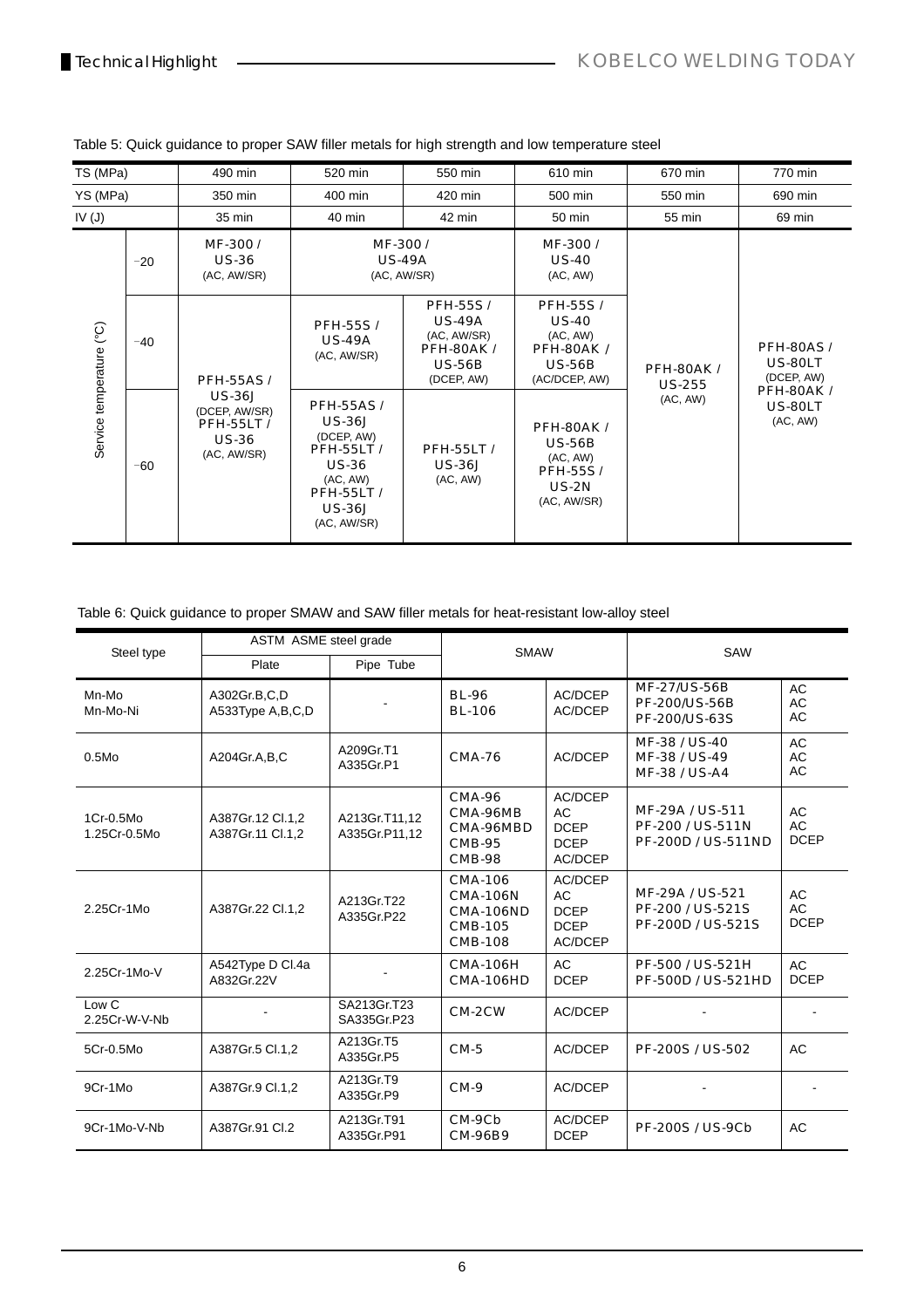# Band-Overlaying:

What Overlaying with Strip Electrode Offers

The overlaying with a strip electrode, so-called "Band-Overlaying," features the use of thin, wide strip electrodes in combination with fluxes instead of wire electrodes for submerged arc welding (SAW) and electroslag welding (ESW) as illustrated in Figure 1. Strip electrodes can utilize two melting modes, depending on the combination of strip electrode and flux: SAW mode and ESW mode. In the former, arc heat melts the strip and flux, while in the latter, Joule resistance heat of the molten slag generated during welding melts the strip.

Both modes efficiently produce a very flat, wide bead corresponding to the width of the strip used, with shallow, uniform penetration into the base metals, compared to the conventional SAW as seen in the Figure 2. The ESW mode provides smaller penetration with better bead shape, resulting in much better corrosion resistance even for the first layer in comparison with the SAW mode. However, SAW mode offers faster welding speeds than the ESW mode. Thus, Band-Overlaying is most suitable for corrosion-resistant overlaying of such stainless steels as  $304(L)$ ,  $316(L)$ and 347(L), which can be used for shells of oil refining equipment, various kinds of chemical plants and nuclear power plants as illustrated in Figure 3.

As Band-Overlaying adopts direct current for both modes, magnetic blow may cause uneven beads and undercut depending on the position of power cables for the welding head. Earthing has to be duly located at two or more positions. An electromagnetically controlling head, as shown in Figure 4 is another countermeasure to prevent these kinds of defects.

In order to efficiently obtain satisfactory welding results, you should pay attention to the following points:

- (1) Thickness of the overlay: 4 to 5 millimeters
- (2) Lap of weld: Around 7 millimeters
- (3) Welding position: Flat or 0.5-1.0 degrees upwardly inclined
- (4) Flux burden height: 15-30 mm
- (5) Electrode extension: 35-40 mm

## Technical TermsKOBELCO WELDING TODAY



Figure 1: Concept of Band-Overlaying with strip electrode



Figure 2: Macrostructure of Band-Overlay weld



Figure 3: Band-Overlaying of the inside of a shell



Figure 4: Electro-magnetically controlling welding head for Band-Overlaying

Table 1: Examples of standard welding parameters of Band-Overlaying (DCEP, ESW)

| Strip size<br>$(0.4T \times W \text{ mm})$ | Current<br>'A) | Volt<br>(V) | Speed<br>(cm/min) | Flux burden<br>height (mm) |
|--------------------------------------------|----------------|-------------|-------------------|----------------------------|
| 25                                         | 400            | 25          | 14                | $15 - 25$                  |
| 50                                         | 800            | 25          | 14                | $15 - 25$                  |
| 75                                         | 1200           | 25          | 14                | 15-30                      |
| 150                                        | 2400           | 25          | 14                | 15-30                      |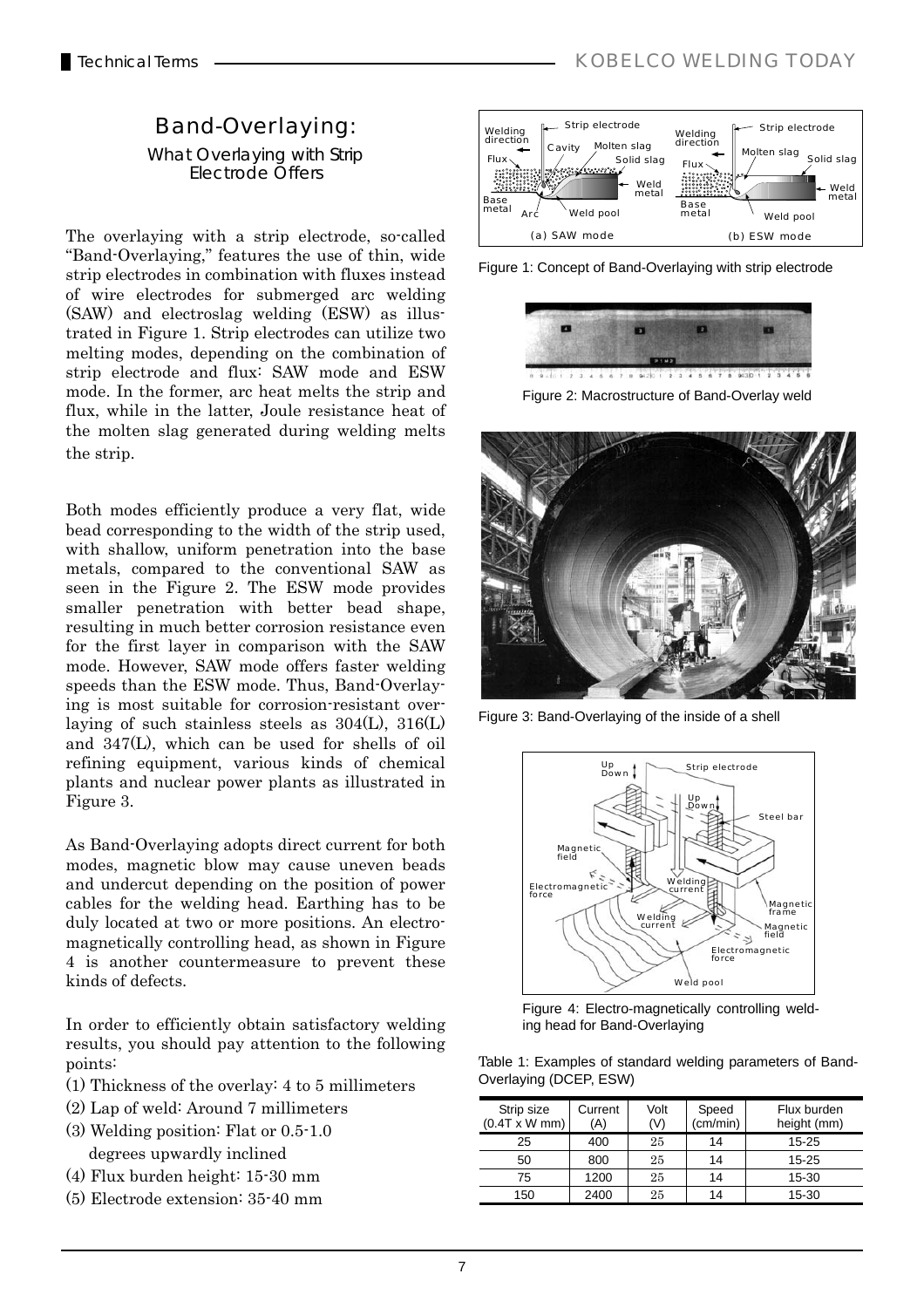# Duplex Stainless Steel Flux Cored Wires, DW-329A and DW-329AP, are Now Spotlighted in the Technologically Demanding Fields



Such technologically demanding welding application as chemical tankers, pulp mills, and offshore structures are the typical fields where DW-329A and DW-329AP shine in flux cored arc welding (FCAW) of duplex stainless steel.

#### What is Duplex Stainless Steel?

Duplex stainless steel is known for combining the superior stress-corrosion crack resistance of ferritic stainless steel with the ductility, toughness and weldability of austenitic stainless steel. To establish this sophisticated characteristic, duplex stainless steel features a binary microstructure consisting of approx. 50% ferrite and 50% austenite (Figure 1) and a compositional balance of Cr, Ni, Mo and N. It also features yield strength that is two times higher than the 300-series austenitic stainless steels. Because duplex stainless steel has good weldability in terms of hot and cold crack resistance, users can follow almost the same welding procedure as that for austenitic stainless steels. Chemical plant machinery, oil and natural gas drilling pipes and pipelines, chemical tankers, and water gates are typical applications for duplex stainless steels.

Figure 1: An example of duplex stainless steel microstructure which exhibits distributed austenite (brighter areas) in the ferrite matrix (darker areas)



#### The Unsurpassed Performance of KOBELCO Duplex Stainless Flux-Cored Wires

Among several KOBELCO brands for duplex stainless steel, DW-329A (AWS A5.22 E2209T0-1/- 4) and DW-329AP (AWS A5.22 E2209T1-1/-4) enjoy high reputations worldwide due to excellent performance in usability, mechanical properties and corrosion resistance.

Both brands resemble each other in terms of type of flux (rutile-based flux), suitable shielding gases  $(CO<sub>2</sub>$  and  $Ar/CO<sub>2</sub>$  mixtures), mechanical properties and chemical composition. However, their applicable welding positions are different: DW-329A is suitable for flat and horizontal fillet welding only, while DW-329AP is excellent in out-ofposition welding. DW-329AP features the chemical composition and mechanical properties listed in Table 1 and the microstructure in Figure 2.

Table 1: Typical chemical and mechanical properties of DW-329AP (1.2 mm $\Phi$ ) weld metal and AWS requirements (1)

| Brand and AWS<br>Properties | <b>DW-329AP</b> | Requirements of<br><b>AWS A5.22</b><br>E2209T1-4 |
|-----------------------------|-----------------|--------------------------------------------------|
| $C(wt\%)$                   | 0.024           | $0.04$ max                                       |
| Si                          | 0.55            | 1.0 <sub>max</sub>                               |
| Mn                          | 0.89            | $0.5 - 2.0$                                      |
| P                           | 0.018           | $0.04$ max                                       |
| S                           | 0.005           | $0.03$ max                                       |
| Cu                          | 0.06            | $0.5$ max                                        |
| Ni                          | 9.68            | $7.5 - 10.0$                                     |
| Cr                          | 22.96           | 21.0-24.0                                        |
| Mo                          | 3.28            | $2.5 - 4.0$                                      |
| N                           | 0.14            | $0.08 - 0.20$                                    |
| <b>PRE (2)</b>              | 36.0            |                                                  |
| <b>FNW (3)</b>              | 40.5            |                                                  |
| 0.2% PS (MPa)               | 617             |                                                  |
| TS (MPa)                    | 808             | 690 min                                          |
| EI(%)                       | 31              | 20 min                                           |
| RA (%)                      | 48              |                                                  |

(1) Shielding gas:  $80\%$ Ar-20%CO<sub>2</sub>

(2) PRE = Cr + 3.3Mo + 16N

(3) FNW: Ferrite Number per WRC Diagram-1992

Figure 2: A typical austeniteferrite binary microstructure of DW-329AP weld metal (the brighter areas show austenite, and the darker areas show ferrite

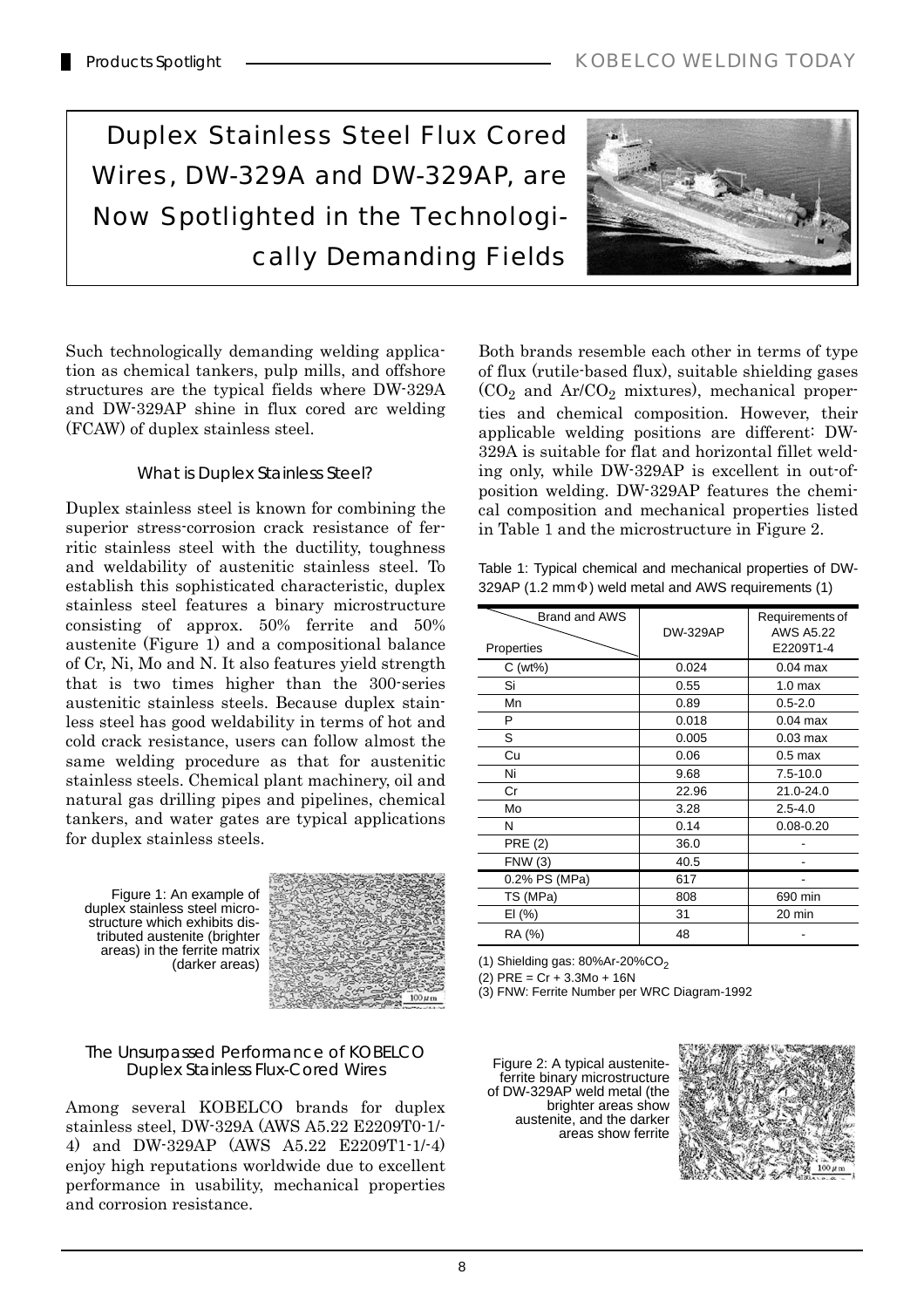PRE or Pitting Resistance Equivalent is used as the pitting index to evaluate the resistance to pitting corrosion. With a higher PRE value, the pitting corrosion resistance can be improved. The WRC chemistry-phase diagram is commonly used for estimating the ferrite number related to the ferrite content of duplex stainless steel weld metals.

DW-329AP weld metal possesses sufficient notch toughness or absorbed energies as shown in Figure 3. However, as the testing temperature decreases, the absorbed energy decreases. This is a noticeable disadvantage when compared with austenitic stainless steel weld metals. Therefore, duplex stainless steel weld metals are not suitable for cryogenic temperature applications.



Figure 3: Charpy impact absorbed energies of DW-329AP  $(1.2 \, \text{mm} \Phi)$  weld metal at low temperatures with 80%Ar- $20\%$ CO<sub>2</sub> shielding

Duplex stainless steel is superior in the resistance to pitting corrosion (defined as extremely localized corrosion, resulting in holes in the metal) in chloride-involved applications. DW-329AP weld metal features, as shown in Table 2, excellent resistance to pitting corrosion due to its elaborate chemistry design.

Table 2: Results of pitting corrosion testing of DW-329AP (1.2 mm $\Phi$ ) weld metal with 80%Ar-20%CO<sub>2</sub> shielding (1)

| Testing condition     | Corrosion loss<br>$(g/m2-hr)$ | Judgement  |
|-----------------------|-------------------------------|------------|
| $20^{\circ}$ C x 24hr | 0.005                         | No pitting |
| $25^{\circ}$ C x 24hr | 0.032                         | No pitting |

(1) Testing method: ASTM G48 Practice A Specimen size: 10T x 15W x 35L (mm)

Figure 4 and Table 3 show the weld joint properties of DW-329AP exhibiting sound macrostructure, sufficient tensile strength and ductility. These test results were obtained in joint welding testing with the 20-mm thick duplex stainless steel base metal of UNS S31803 (0.025C, 0.47Si, 1.43Mn, 5.51Ni, 21.98Cr, 2.96Mo, 0.16N)



Figure 4: Macrostructure of DW-329AP one-sided weld joints in flat welding (left) and vertical-up welding (right) with ceramic backing and  $80\%$ Ar-20%CO<sub>2</sub> shielding

Table 3: Results of tension and side bend testing of DW-329AP (1.2 mm $\Phi$ ) weld Joints with 80%Ar-20%CO<sub>2</sub> shielding

| Welding position       | 1G           | 3G                 |
|------------------------|--------------|--------------------|
| Specimen size (mm)     | 20T x 25W    | 20T x 25W          |
| Tensile strength (MPa) | 735          | 723                |
| Fracture location      | Base metal   | Base metal         |
| Specimen size (mm)     | 9.5T x 20W   | 9.5T x 20W         |
| Bending radius         | 19R-180 deg. | 19R-180 deg.       |
| Appearance (1)         | Left below   | <b>Right below</b> |
| Judgement              | Acceptable   | Acceptable         |
|                        |              |                    |

(1) Appearance of specimens after testing



Tips for successful welding of duplex stainless steel

(1) CONTROL HEAT INPUT at an appropriate level and keep the interpass temperature lower than 150°C to prevent hot cracks and degradation in corrosion resistance of the weld. The hot crack resistance of duplex stainless filler metal is far better than 310- and 625-type weld metals but a little inferior to 308L- and 316L-type weld metals. Excessively low or high heat input can degrade the corrosion resistance of the weld.

(2) USE NO PREHEAT because the cold crack resistance of duplex stainless steel welds is excellent due to very low diffusible hydrogen as compared to carbon steel welds.

(3) USE HIGHER PRE filler metals or nitrogenbearing (1-2%) Ar shielding gases for root pass GTAW (which is followed by FCAW for filling passes) in pipes to obtain good resistance to pitting corrosion for the root pass weld.